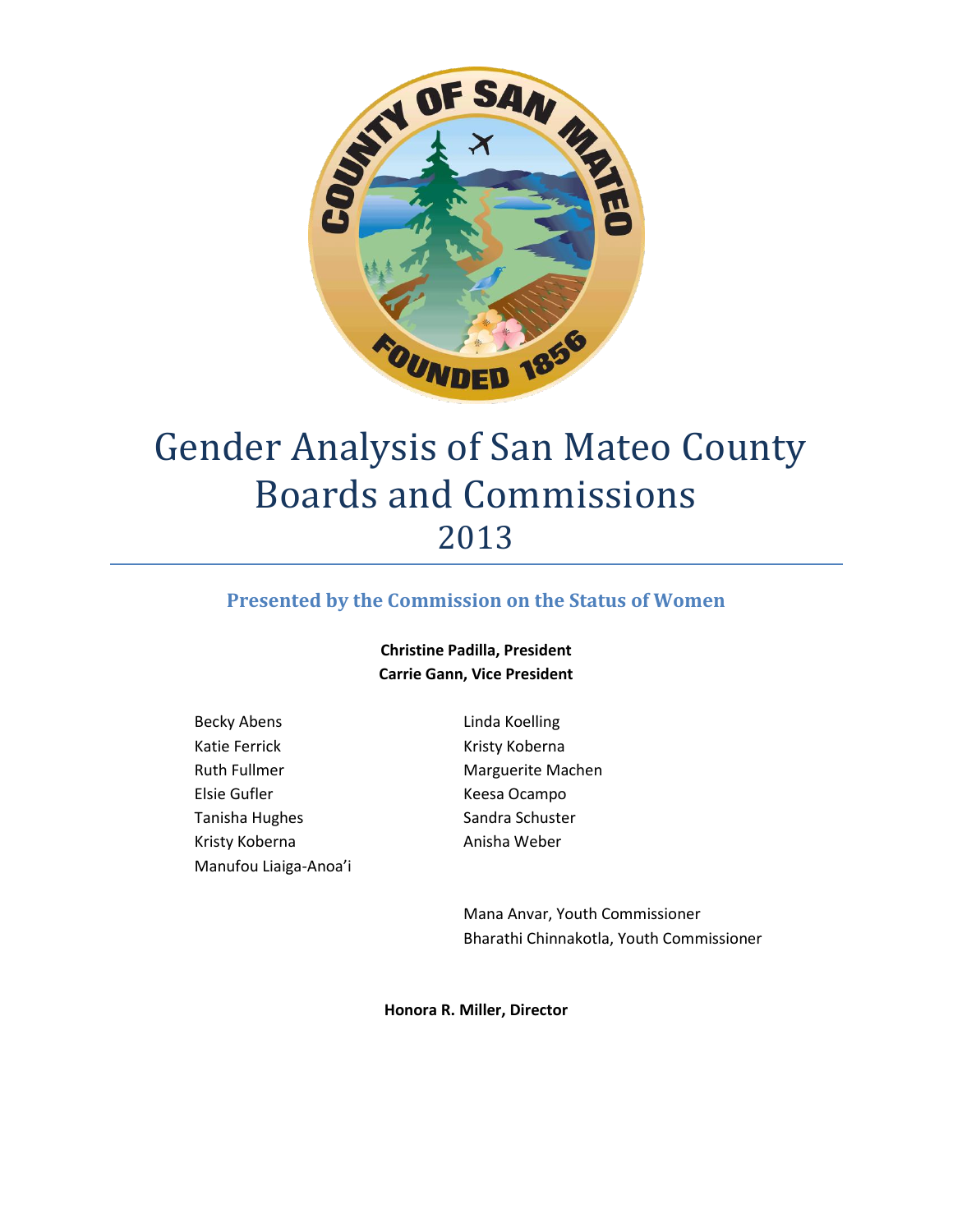# **I. Introduction**

The Commission on the Status of Women (CSW), an advisory board to the Board of Supervisors of San Mateo County, seeks to improve the quality of life for women of all ages in San Mateo County. Through strategic partnerships and collaboration, the Commission identifies women's needs, advises the Board of Supervisors, and educates the community on matters concerning women.

Boards and commissions involve members of the San Mateo County community in assisting the Board of Supervisors in making sound decisions relating to County policy and governance. A number of the boards and commissions are responsible for allocating and overseeing County funded budgets, and some have final decision-making powers that directly impact the lives of citizens in the County.

This analysis is conducted to evaluate the degree to which the makeup of San Mateo County boards and commissions is gender representative of the community as a whole.

# **II. Methodology**

The County currently has thirty-three advisory and decision-making boards and commissions, not including regional associations run by other government agencies. Gender information was collected for each of these bodies. The data can be found in the Appendix of this report.

This analysis is a snapshot of the membership of San Mateo County advisory boards and commissions at the time of the 2013 roster's publication in December, 2012 with data collected through survey responses obtained in November, 2013. The primary resources for this report are:

- The Roster Boards and Commissions 2013, published by the County in December 2012;
- Survey results from each board or commission's contact person in November 2013;
- San Mateo County's Boards and Commissions Handbook.

The board and commissions roster is publicly available online at

[http://www.co.sanmateo.ca.us/Attachments/bnc/pdfs/Rosters/rptCommissions.pdf.](http://www.co.sanmateo.ca.us/Attachments/bnc/pdfs/Rosters/rptCommissions.pdf) The roster provides member lists, board function, and other membership information about each board and commission in the County and region. This comprehensive publication is updated annually to reflect the most current information available.

In addition to the data available in this roster, a survey was conducted via email to the staff of Boards and Commissions asking for the number of men, women, and vacancies on each board and commission. Of the thirty-three boards and commissions, thirty-three responded with the gender count, resulting in a 100% response rate.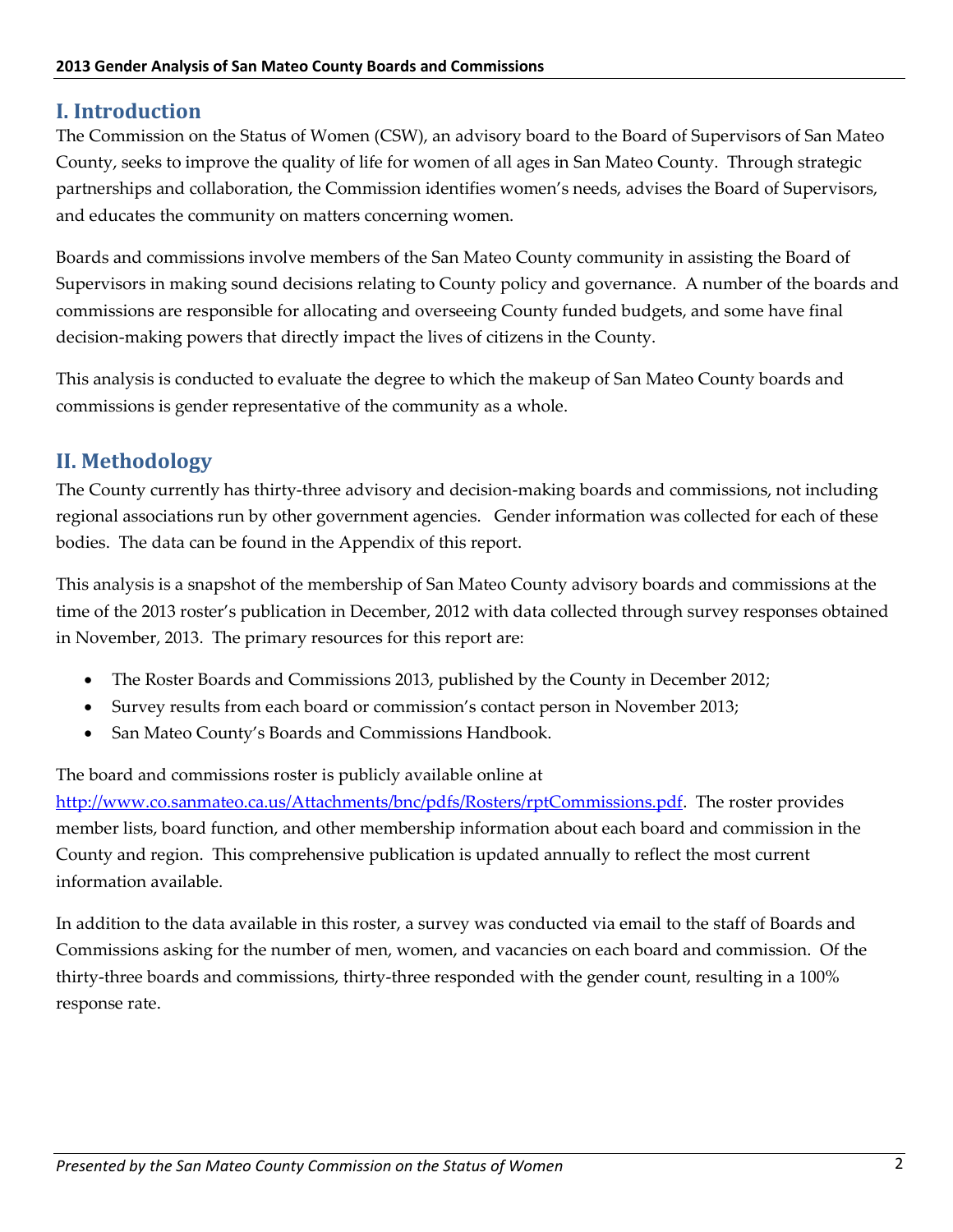Additional information for this gender analysis was gathered from San Mateo County's Boards and Commissions Handbook, which can be found on the web at

[http://www.co.sanmateo.ca.us/Attachments/bnc/pdfs/BnCHandbook.pdf.](http://www.co.sanmateo.ca.us/Attachments/bnc/pdfs/BnCHandbook.pdf) This handbook gives an overview of the role boards and commissions play in the County.

The Gender Analysis of San Francisco Commissions and Boards prepared by the City and County of San Francisco in August, 2009 was used as a reference. This report can be found online at [http://www.sfgov3.org/ftp/uploadedfiles/dosw/programs/CEDAW/documents/GenderAnalysisOfCommissions](http://www.sfgov3.org/ftp/uploadedfiles/dosw/programs/CEDAW/documents/GenderAnalysisOfCommissions2009_REV_09.09.09.pdf) [2009\\_REV\\_09.09.09.pdf.](http://www.sfgov3.org/ftp/uploadedfiles/dosw/programs/CEDAW/documents/GenderAnalysisOfCommissions2009_REV_09.09.09.pdf) This gender analysis guideline provided a helpful frame of reference for this report.

# **III. Gender Analysis Guidelines**

For the purposes of this report, *gender analysis* is defined as follows:

Gender analysis is concerned with examining public policies and their outcomes through a gender lens. It focuses on the differences in women's and men's lives, including those which lead to social and economic inequity for women, and applies this understanding to public policy development, service delivery, workforce issues, and budget allocations in the effort to achieve gender parity.<sup>1</sup>

This gender analysis report will provide insight as to whether the membership of the San Mateo County advisory boards and commissions are reflective of the gender demographics of the County.

# **IV. Background on San Mateo County Boards and Commissions**

The boards and commissions of San Mateo County have a wide spectrum of purposes and serve a multitude of communities. Some boards and commissions have decision-making authority, some are purely advisory, while others represent a particular community interest. The amount of compensation allocated to members of advisory boards and commissions ranges from \$0 to \$300 per meeting.

# **V. County Demographic Background Information**

San Mateo County is a significant part of the San Francisco bay area, reaching from Pacifica and Daly City to East Palo Alto and Pescadero. The population within the region is diverse in terms of race, ethnicity and socioeconomic status.

 $\overline{a}$ 

<sup>&</sup>lt;sup>1</sup> "Department on the Status of Women: Gender Analysis Guidelines," Published by City and County of San Francisco, July 2008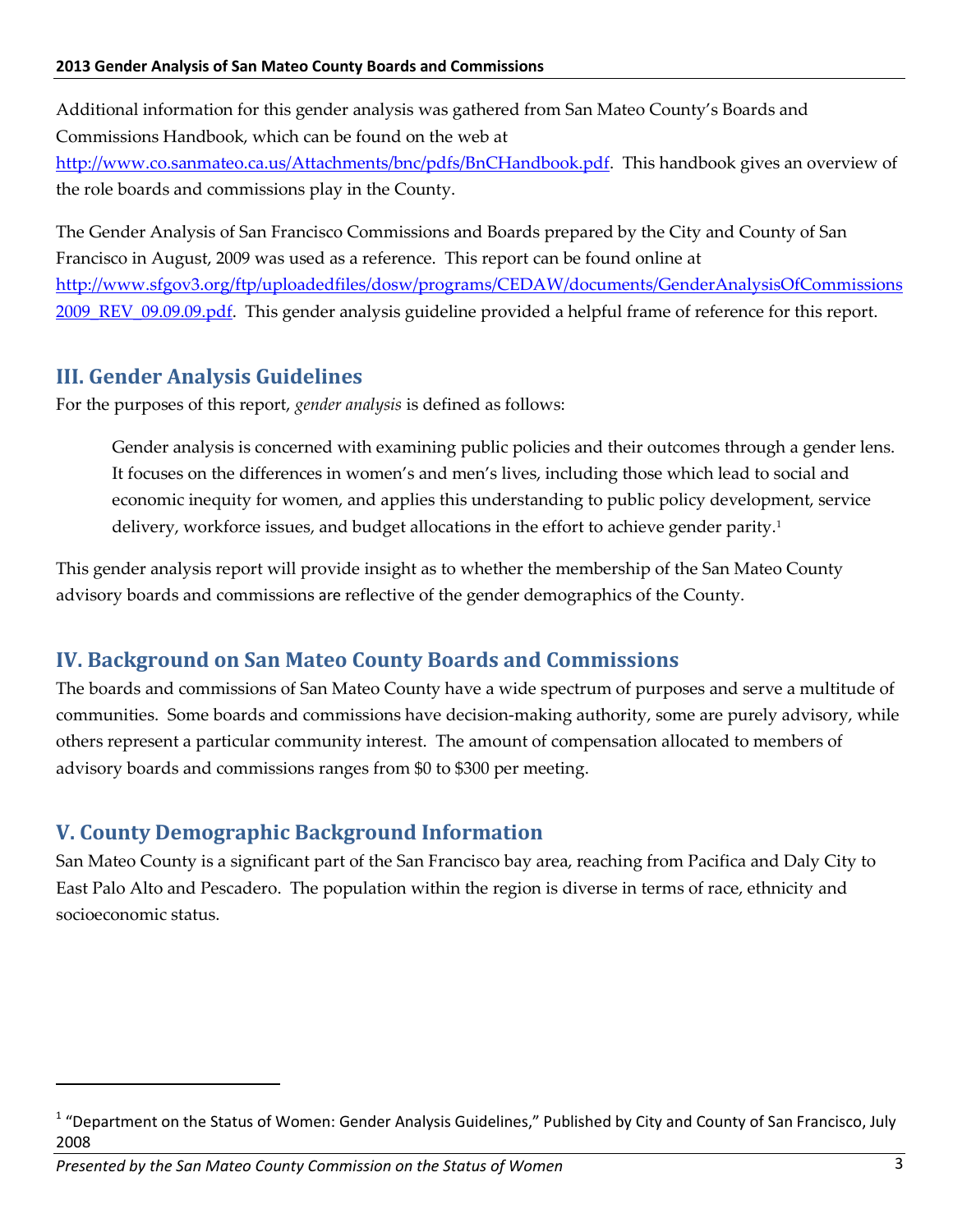Gender demographics for San Mateo County according to 2010 US Census are included below.<sup>2</sup>

| <b>Total population</b> | 718.451  |        |
|-------------------------|----------|--------|
| Male                    | 353.168  | 49.2%  |
| <b>Female</b>           | 365, 283 | -50.8% |

These figures show that the gender split in the county is almost equal.

Below is the gender breakdown of San Mateo County in comparison with the gender breakdown of the advisory boards and commissions.



While there are 1.6% more women than men in San Mateo County, there are 12.0% more women than men participating on San Mateo County's boards and commissions.

## **VI. Gender Analysis Data**

As of December 2012, the County of San Mateo had thirty-three advisory boards and commissions.

Of these boards and commissions, there were:

- 399 filled seats;
- 59 vacancies;

 $\overline{a}$ 

225 (56%) active seats held by women.

*Presented by the San Mateo County Commission on the Status of Women* 4

<sup>&</sup>lt;sup>2</sup> U.S. Census Bureau, http://2010.census.gov/2010census/popmap/ipmtext.php?fl=06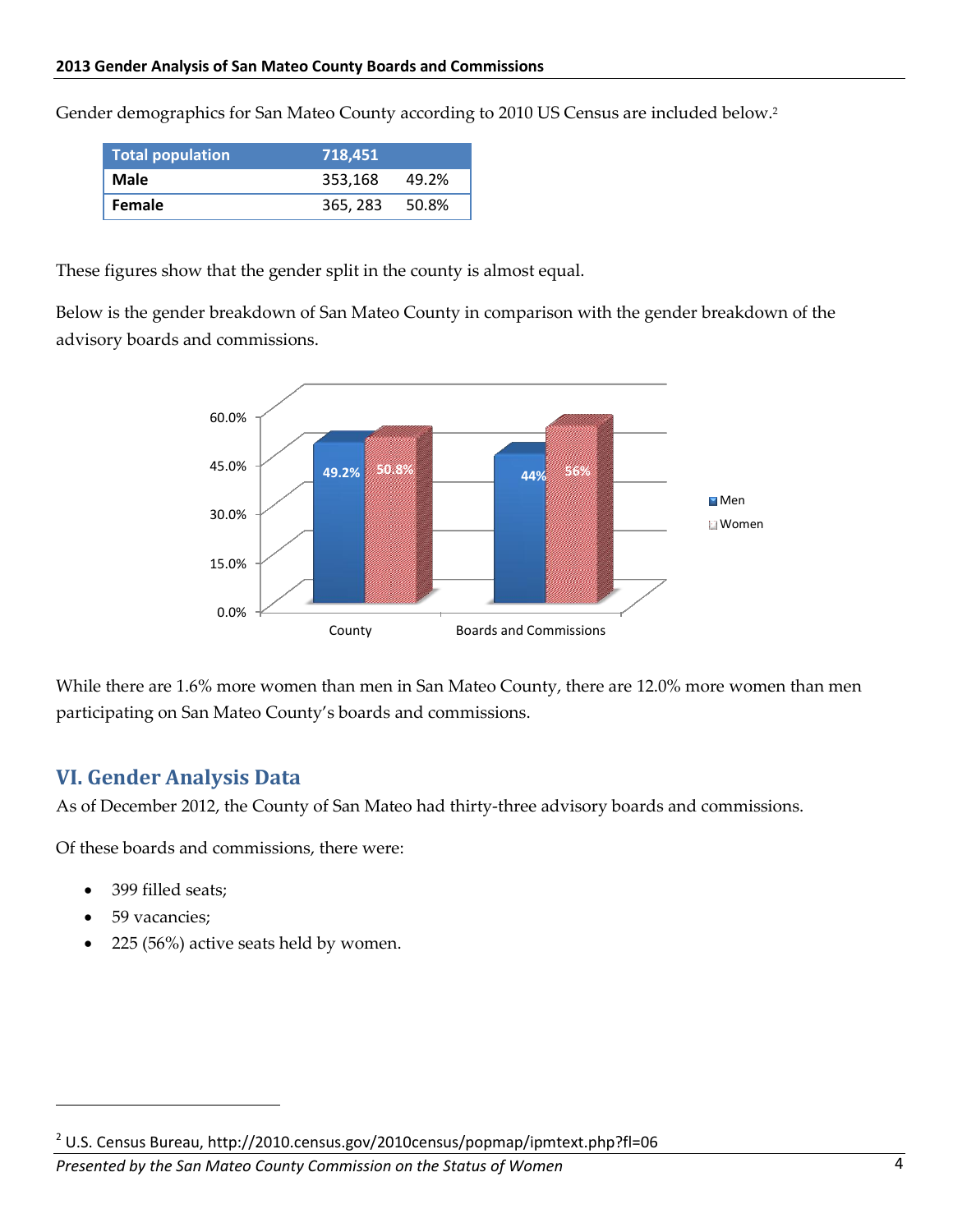The graph below shows the number of gender-balanced, over-represented, and under-represented advisory boards and commissions. This is considered gender balanced by our definition.



For the purposes of this analysis, "Balanced," "Over Represented," and "Under-represented" are defined as follows:

- **Balanced**: between 40-60% female members.
- **Over represented**: 61% or more female members.
- **Under-represented**: 39% or fewer female members.

## **A. Decision Making Boards and Commissions**

Half of the decision making boards and commissions are balanced in terms of gender makeup.

| <b>Commission</b>                 | <b>Percent Female</b><br><b>Members</b> | <b>Compensation</b> |
|-----------------------------------|-----------------------------------------|---------------------|
| <b>Design Review Committee</b>    | 40%                                     | Yes                 |
| <b>Planning Commission</b>        | 40%                                     | Yes                 |
| <b>Workforce Investment Board</b> | 43%                                     | <b>None</b>         |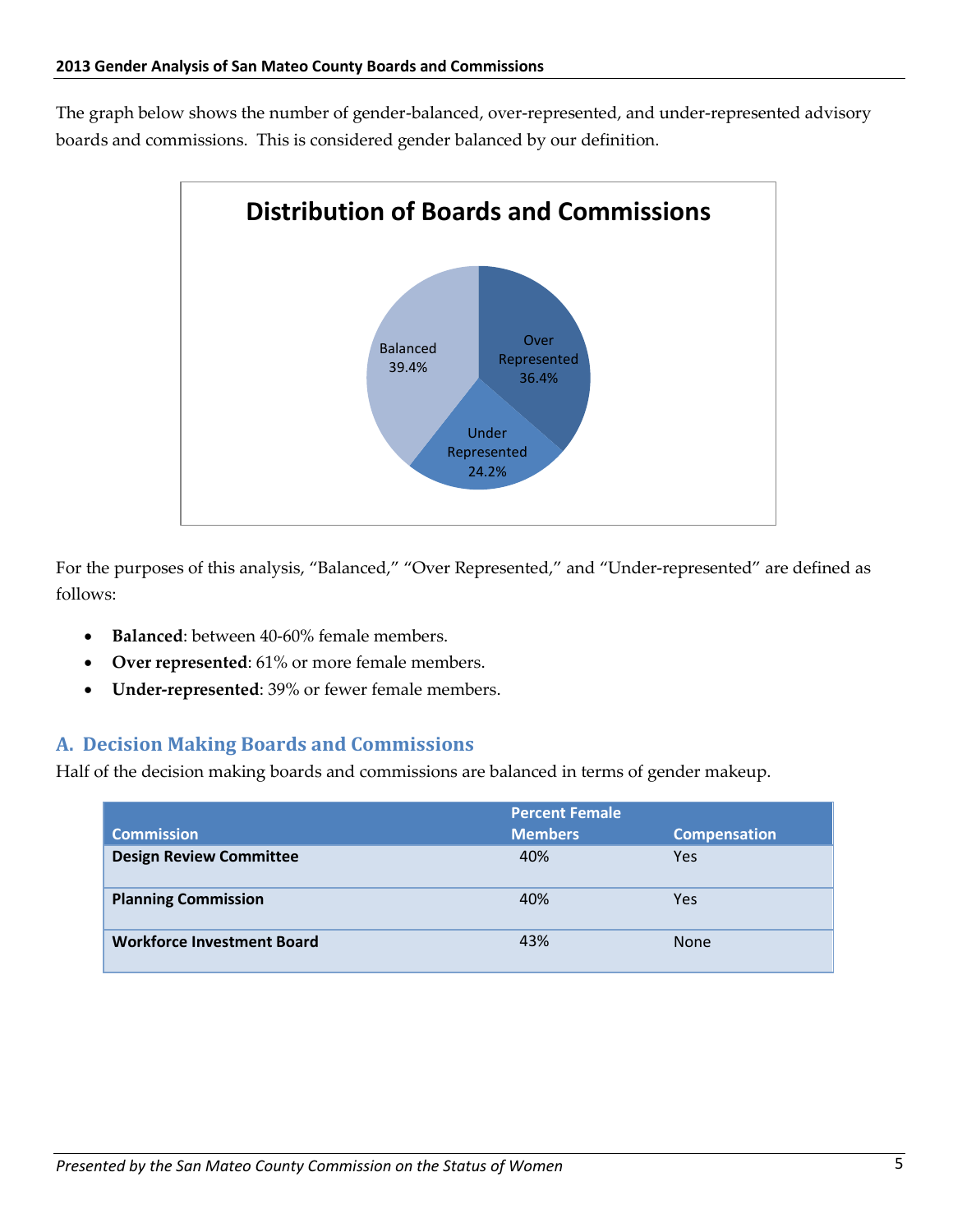Half of the decision making boards and commissions are underrepresented with women. Three of the five bodies which receive compensation are underrepresented with women. The Assessment Appeals Board has no female members.

|                                         | <b>Percent Female</b> |                     |
|-----------------------------------------|-----------------------|---------------------|
| <b>Commission</b>                       | <b>Members</b>        | <b>Compensation</b> |
| <b>Assessment Appeals Board</b>         | 0%                    | Yes                 |
| <b>Board of Building Permit Appeals</b> | 25%                   | Yes                 |
| <b>Civil Service Commission</b>         | 20%                   | Yes                 |

## **B. Gender Balanced Advisory Boards and Commissions**

Of the thirty-three advisory boards and commissions, thirteen are gender balanced.

| <b>Commission</b>                                   | <b>Percent Female</b><br><b>Members</b> | <b>Compensation</b> |
|-----------------------------------------------------|-----------------------------------------|---------------------|
| <b>Agricultural Advisory Committee</b>              | 45%                                     | <b>None</b>         |
|                                                     |                                         |                     |
| <b>Commission on Disabilities</b>                   | 53%                                     | None                |
| <b>Confined Animal Technical Advisory Committee</b> | 57%                                     | <b>None</b>         |
| <b>Design Review Committee</b>                      | 40%                                     | Yes                 |
| <b>Emergency Medical Care Committee</b>             | 41%                                     | <b>None</b>         |
| <b>HOPE</b>                                         | 58%                                     | None                |
| <b>Housing and Community Development Committee</b>  | 43%                                     | None                |
| <b>Juvenile Justice Coordinating Council</b>        | 43%                                     | None                |
| <b>North Fair Oaks Municipal Advisory Council</b>   | 55%                                     | None                |
| <b>Planning Commission</b>                          | 40%                                     | Yes                 |
| <b>Treasury Oversight Committee</b>                 | 50%                                     | None                |
| <b>Workforce Investment Board</b>                   | 43%                                     | None                |
| <b>Youth Commission</b>                             | 60%                                     | None                |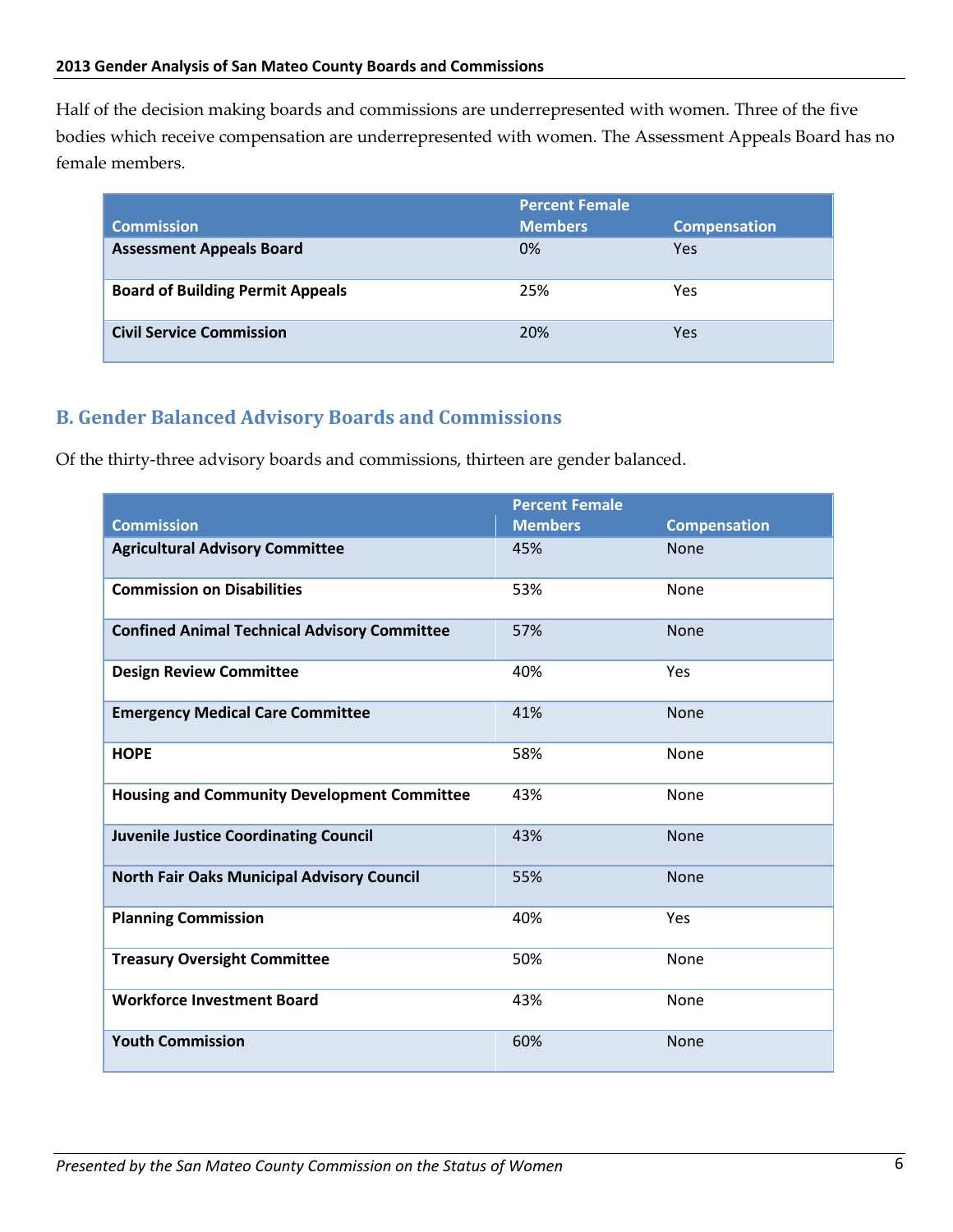## **C. Gender Imbalanced Advisory Boards and Commissions**

Of the thirty-three advisory boards and commissions, twenty are gender imbalanced. Eight have a disproportionate number of male members, and twelve have a disproportionate number of female members.

## **Commissions With Disproportionate Number of Male Members**

|                                                       | <b>Percent</b>        |                     |
|-------------------------------------------------------|-----------------------|---------------------|
| <b>Commission</b>                                     | <b>Female Members</b> | <b>Compensation</b> |
| <b>Assessment Appeals Board</b>                       | 0%                    | Yes                 |
| <b>Board of Building Permit Appeals</b>               | 25%                   | Yes                 |
| <b>Civil Service Commission</b>                       | 20%                   | Yes                 |
| <b>Emergency Services Council</b>                     | 38%                   | <b>None</b>         |
| <b>Fatherhood Collaborative</b>                       | 36%                   | <b>None</b>         |
| <b>Midcoast Community Council</b>                     | 28%                   | <b>None</b>         |
| <b>Parks and Recreation Commission</b>                | 0%                    | <b>None</b>         |
| <b>Pescadero Municipal Community Advisory Council</b> | 22%                   | <b>None</b>         |

The membership of Midcoast Community Council -28% and the Pescadero Municipal Community Advisory Council – 22% are elected positions that can be held by a registered voter who lives in the respective area.

## **Commissions With Disproportionate Number of Female Members**

|                                                                                                        | <b>Percent</b>        |                     |
|--------------------------------------------------------------------------------------------------------|-----------------------|---------------------|
| <b>Commission</b>                                                                                      | <b>Female Members</b> | <b>Compensation</b> |
| <b>Arts Commission</b>                                                                                 | 75%                   | <b>None</b>         |
| <b>Children's Collaborative Action Team/ San Mateo</b><br><b>County Child Abuse Prevention Council</b> | 67%                   | <b>None</b>         |
| <b>Colma Creek Citizens Advisory Committee</b>                                                         | 71%                   | <b>None</b>         |
| <b>Commission on Aging</b>                                                                             | 88%                   | <b>None</b>         |
| <b>Commission on the Status of Women</b>                                                               | 100%                  | <b>None</b>         |
| <b>Domestic Violence Council</b>                                                                       | 68%                   | <b>None</b>         |
| <b>First 5 San Mateo County</b>                                                                        | 87%                   | <b>None</b>         |
| <b>In-Home Supportive Services</b>                                                                     | 83%                   | <b>None</b>         |
| <b>Juvenile Justice &amp; Delinquency Prevention Council</b>                                           | 70%                   | <b>None</b>         |
| <b>Mental Health &amp; Substance Abuse Commission</b>                                                  | 73%                   | <b>None</b>         |
| San Mateo County Child Care Partnership Council                                                        | 77%                   | <b>None</b>         |
| <b>San Mateo Medical Center Board of Directors</b>                                                     | 78%                   | <b>None</b>         |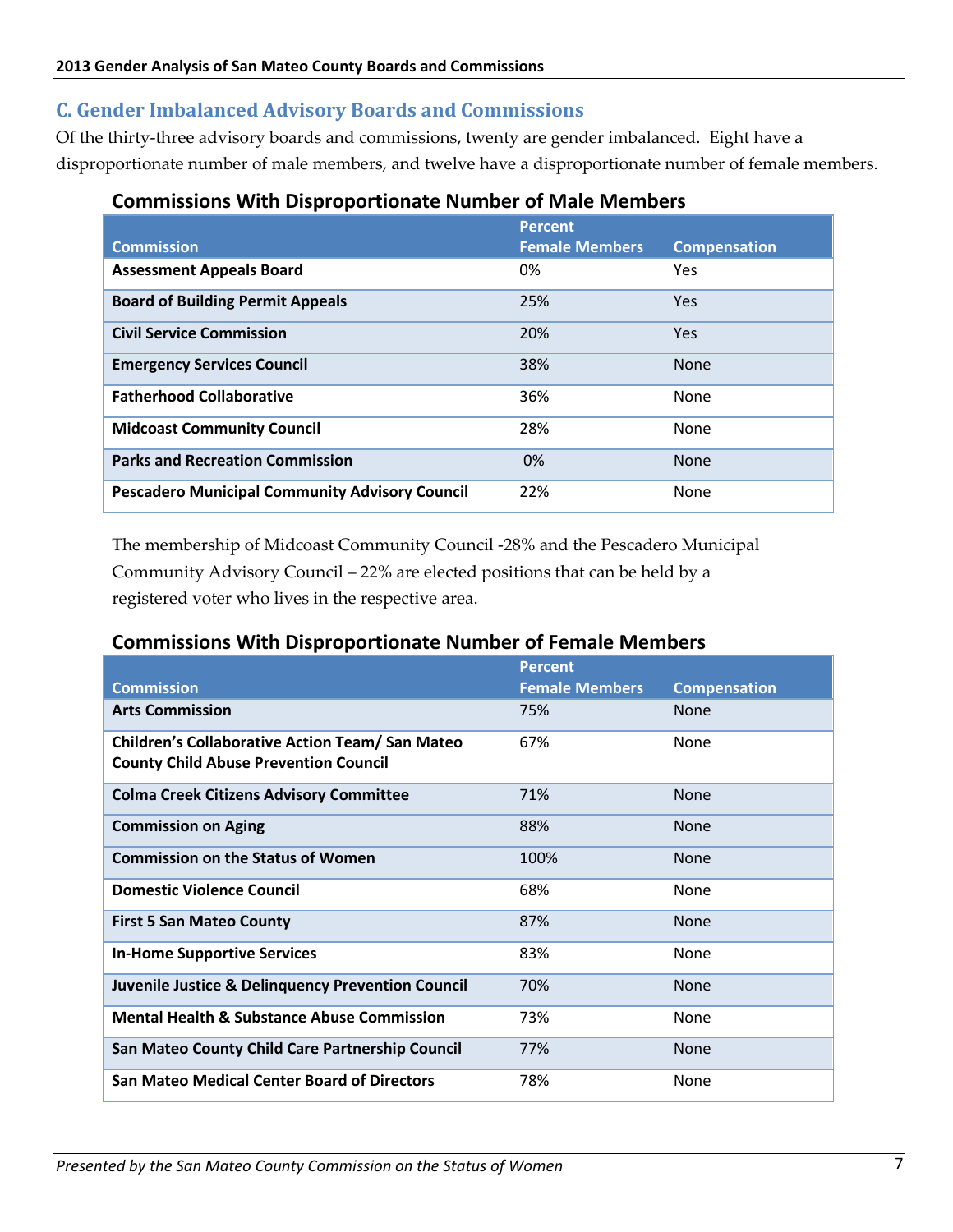# **VII. Comparison of 2011/2012/2013**

Gender participation of advisory and decision making boards and commissions county wide:

|      | <b>Male</b> | <b>Female</b> | <b>Vacant</b> | <b>Total</b> | % Active<br><b>Women</b> |
|------|-------------|---------------|---------------|--------------|--------------------------|
| 2011 | 182 (45.3%) | 220 (54.7%)   | 63            | 465          | 54.7%                    |
| 2012 | 181 (45.7%) | 215 (54.3%)   | 57            | 453          | 54.3%                    |
| 2013 | 174 (43.6%) | 225 (56.3%)   | 59            | 399          | 56.3%                    |

After remaining virtually unchanged between 2011 and 2012 (4% change), there was a 2 percent increase in female participation in 2013.

|                          | 2011       | 2012       | 2013       |
|--------------------------|------------|------------|------------|
| <b>Over Represented</b>  | 11 (33.3%) | 12 (36.4%) | 12 (36.4%) |
| <b>Balanced</b>          | 11 (33.3%) | 9(27.2%)   | 13 (39.4%) |
| <b>Under Represented</b> | 11 (33.3%) | 12 (36.4%) | 8(24.2%)   |

The graph below shows the percentage of gender-balanced, over-represented, and under-represented advisory boards and commissions for the years 2011, 2012, and 2013.



After a 2.1% increase in 2012, the over representation is stable at 36.4%.

The underrepresented advisory bodies have declined 12.2% in 2013 after a modest increase of 3.1% in 2012.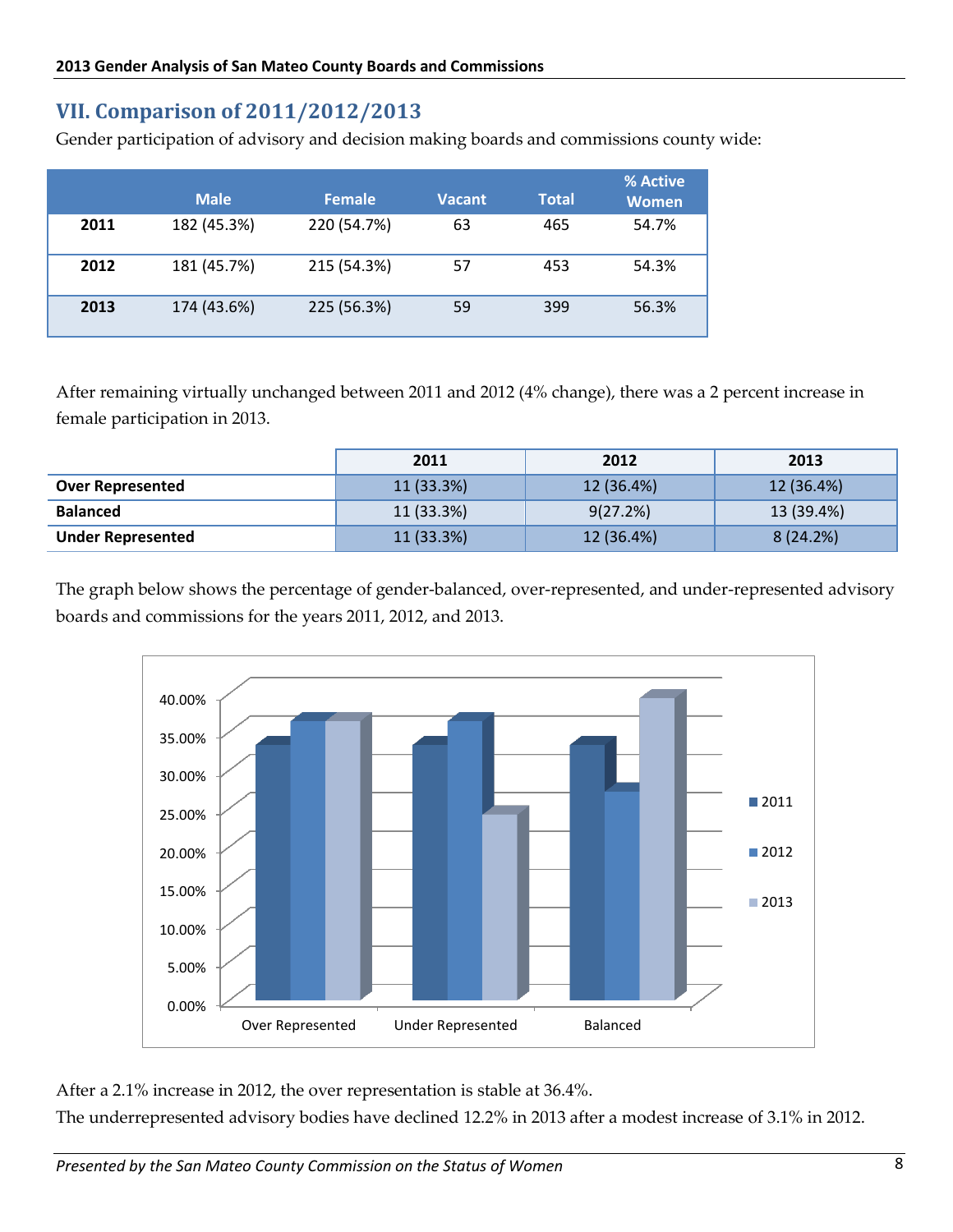There is an increase of 12.2% in 2013 after a drop of 6.1% in 2012.

## **VIII. Noteworthy Trends**

Ten percent (10%) or greater variation in 2012 versus 2013 percentage points is considered noteworthy for the purpose of this report. The following Boards and Commissions reported a ten percent (10%) or greater variation in membership between 2012 and 2013:

| <b>Board or Commission</b>                                      | <b>Increase in Female Participation (Active Members)</b> |      |          |  |  |
|-----------------------------------------------------------------|----------------------------------------------------------|------|----------|--|--|
|                                                                 | 2012                                                     | 2013 | Variance |  |  |
| <b>Agricultural Advisory Committee</b>                          | 27%                                                      | 45%  | +18%     |  |  |
| <b>Colma Creek Citizens Advisory Committee</b>                  | 44%                                                      | 71%  | $+27%$   |  |  |
| <b>Fatherhood Collaborative</b>                                 | 20%                                                      | 36%  | +16%     |  |  |
| <b>First 5 San Mateo County</b>                                 | 50%                                                      | 87%  | $+37%$   |  |  |
| <b>Juvenile Justice &amp; Delinguency Prevention Commission</b> | 36%                                                      | 70%  | $+34%$   |  |  |
| <b>North Fair Oaks Municipal Advisory Council</b>               | 43%                                                      | 55%  | $+12%$   |  |  |
| <b>Planning Commission</b>                                      | 25%                                                      | 40%  | $+15%$   |  |  |
| <b>San Mateo Medical Center Board of Directors</b>              | 67%                                                      | 78%  | $+11%$   |  |  |
| <b>Treasury Oversight Committee</b>                             | 38%                                                      | 50%  | $+12%$   |  |  |

Six Advisory Boards and/or Commissions had less than 10% variation and therefore are not listed above.

| <b>Board or Commission</b>                                 | <b>Reduction in Female Participation (Active Members)</b> |      |          |  |  |
|------------------------------------------------------------|-----------------------------------------------------------|------|----------|--|--|
|                                                            | 2012                                                      | 2013 | Variance |  |  |
| <b>Children's Collaborative Action Team/SM Child Abuse</b> | 78%                                                       | 67%  | $-11%$   |  |  |
| <b>Civil Service Commission</b>                            | 40%                                                       | 20%  | $-20%$   |  |  |
| <b>Commission on Disabilities</b>                          | 63%                                                       | 53%  | $-10%$   |  |  |
| <b>Design Review Committee</b>                             | 50%                                                       | 40%  | $-10%$   |  |  |
| <b>Juvenile Justice Coordinating Council</b>               | 67%                                                       | 43%  | $-24%$   |  |  |
| <b>Parks and Recreation Commission</b>                     | 20%                                                       | 0%   | $-20%$   |  |  |

The greatest change was seen in the Civil Service Commission, the Juvenile Justice Coordinating Council, and the Parks and Recreation Commission.

Six Advisory Boards and/or Commissions had less than 10% variation and are therefore not listed above.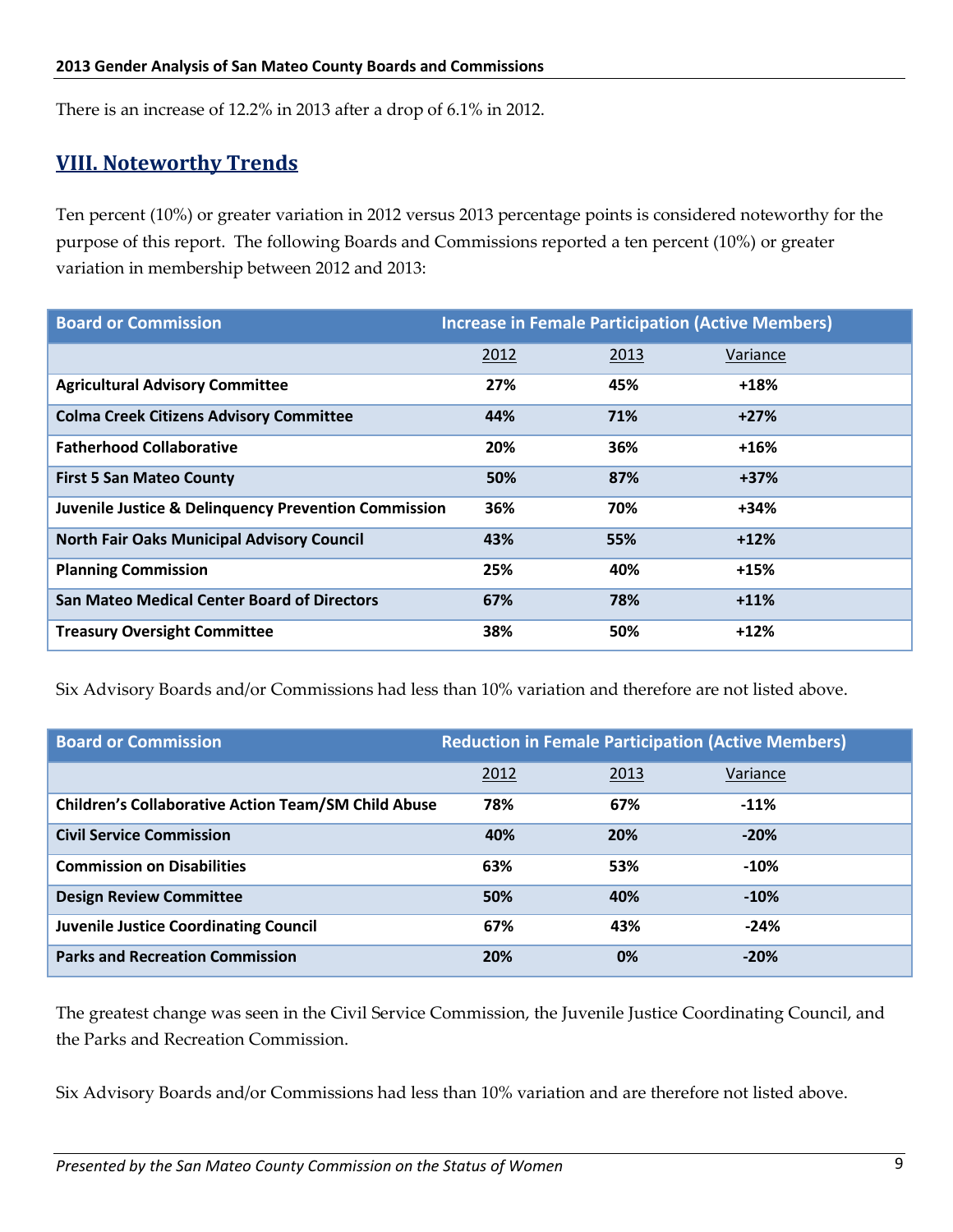## **IX. Recommendations**

The Commission on the Status of Women is pleased to report that the overall gender mix of county boards and commissions is in line with the general population of the County. More can be done by pursuing the following recommendations:

#### **1) Reevaluate the language used to promote each board and commission.**

It is recommended that all descriptions promoting or pertaining to the boards and commissions use genderneutral language. In particular, the description of the requirements for the Assessment Appeals Board (0% female) can be reworded so that it does not include the word "he" in describing membership.

#### **2) Increase outreach to Boards and Commissions with a 30% or less gender divide.**

Boards or Commissions with less than 30% membership of either gender should make a point of reaching out to a broader segment of the San Mateo County in order to create opportunities for qualified male and female applicants from a variety of backgrounds and experiences. The Commission is available to assist with getting the word out about vacancies. There should be particular outreach to women to participate in decision-making boards and commissions where women are under-represented.

#### **3) Encourage the voluntary collection of gender data from the boards and commissions.**

The Commission on the Status of Women is willing to coordinate this annual analysis in order to develop longitudinal data that can be analyzed for trends and seeks support from the Board of Supervisors in encouraging all County Boards and Commissions to actively participate in the annual gender analysis by answering survey questions once a year.

#### **4) Continue to improve the promotion of vacancies to a wider audience.**

By establishing a consistent method of recruiting for all Boards and Commissions the County would provide more visibility to the wide array of opportunities for civic engagement available to the public of either gender. This will facilitate greater community involvement and awareness. The commission applauds the efforts that have led to the development of web pages for Boards and Commissions that are easily searchable by users within our community. The GovDelivery e-mail notification service is a good mechanism to announce vacancies to a list of potentially interested subscribers. This e-mail notification service, which is highlighted on the County's homepage, could include a specific RSS feed for Board and Commission vacancies.

# **X. Conclusion**

This analysis has shown that women have a higher rate of membership on San Mateo County boards and commissions than in the general population. However, decision-making boards and commissions have an under-representation of female members. The Commission encourages efforts to expand the outreach for vacancies for all advisory bodies and particularly those with predominantly male or female members to increase awareness and to offer greater opportunities for participation.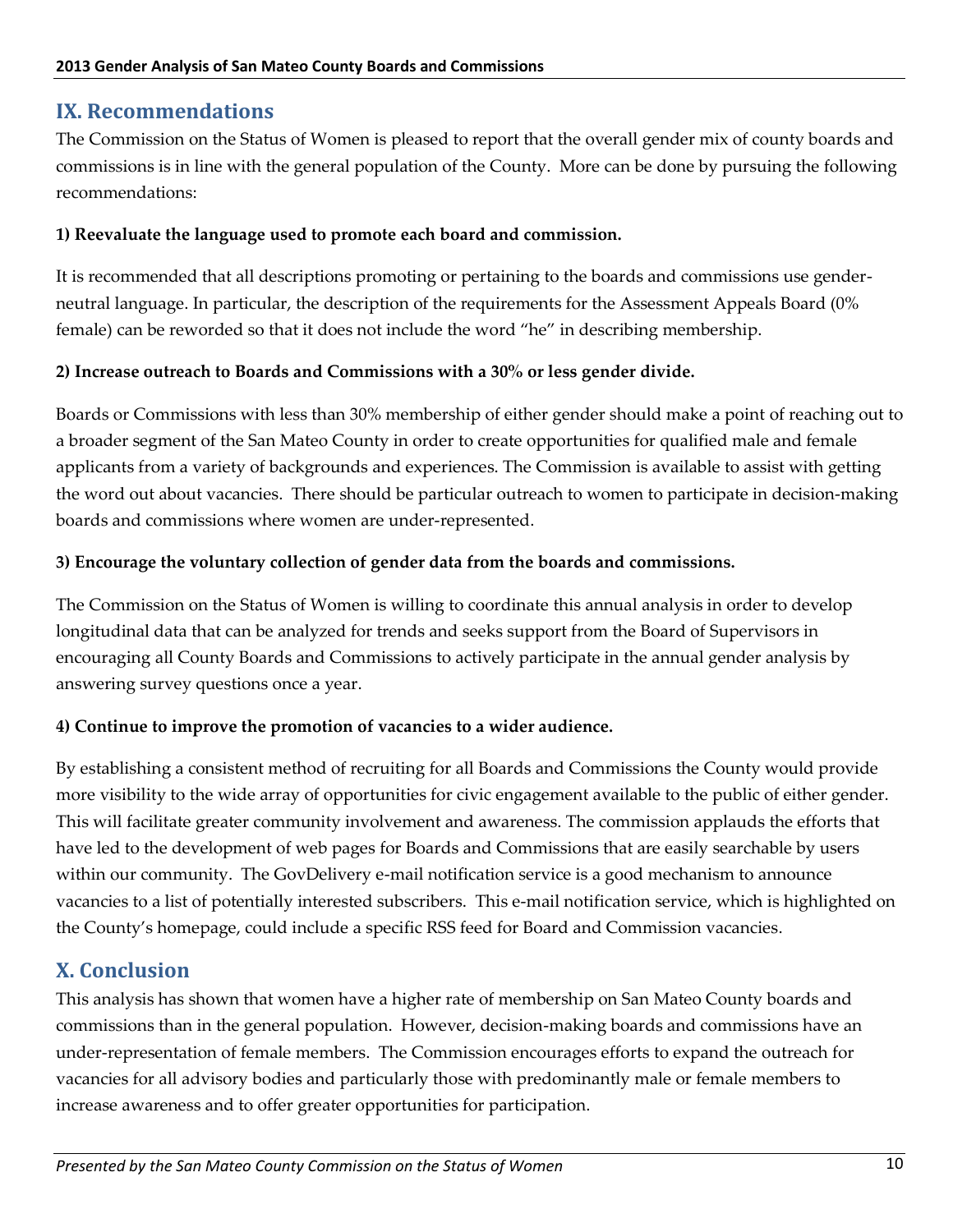#### **APPENDIX**

#### **San Mateo County Boards and Commissions 2013**

| <b>DECISION MAKING BOARDS</b>                                                                | Compensation      | <b>Total</b><br><b>Members</b> | <b>Number</b><br><b>Male</b> | <b>Number</b><br>Female | <b>Vacant</b>    | Percent<br>Women<br>(Active)<br><b>Members</b> |
|----------------------------------------------------------------------------------------------|-------------------|--------------------------------|------------------------------|-------------------------|------------------|------------------------------------------------|
| <b>Assessment Appeals Board</b>                                                              | \$300 per meeting | 5                              | 5                            | $\boldsymbol{0}$        | $\mathbf{0}$     | 0%                                             |
| Board of Building Permit Appeals                                                             | \$50 per meeting  | 5                              | 3                            | 1                       | 1                | 25%                                            |
| Civil Service Commission                                                                     | \$50 per meeting  | 5                              | 4                            | 1                       | $\mathbf{0}$     | 20%                                            |
| Design Review Committee                                                                      | \$50 per meeting  | 9                              | 3                            | 2                       | $\overline{4}$   | 40%                                            |
| Planning Commission                                                                          | \$200 per month   | 5                              | 3                            | 2                       | $\boldsymbol{0}$ | 40%                                            |
| Workforce Investment Board                                                                   | None              | 29                             | 16                           | 12                      | $\mathbf{1}$     | 43%                                            |
| Sub-total                                                                                    |                   | 58                             | 34                           | 18                      | 6                | 35%                                            |
| <b>ADVISORY BOARDS</b>                                                                       |                   |                                |                              |                         |                  |                                                |
| <b>Agricultural Advisory Committee</b>                                                       | None              | 11                             | 5                            | 4                       | $\overline{2}$   | 45%                                            |
| <b>Arts Commission</b>                                                                       | None              | 5                              | 1                            | 3                       | 1                | 75%                                            |
| Children's Collaborative Action Team<br>/ San Mateo County Child Abuse<br>Prevention Council | None              | 13                             | $\overline{4}$               | 8                       | 1                | 67%                                            |
| Colma Creek Citizens Advisory<br>Committee                                                   | None              | 9                              | $\sqrt{2}$                   | 5                       | $\overline{2}$   | 71%                                            |
| Commission on Aging                                                                          | None              | 21                             | $\overline{c}$               | 15                      | $\overline{4}$   | 88%                                            |
| <b>Commission on Disabilities</b>                                                            | None              | 21                             | 7                            | 8                       | 6                | 53%                                            |
| Commission on the Status of Women                                                            | None              | 19                             | $\boldsymbol{0}$             | 17                      | 2                | 100%                                           |
| Confined Animal Technical Advisory<br>Committee                                              | None              | 9                              | 3                            | 4                       | $\overline{2}$   | 57%                                            |
| Domestic Violence Council                                                                    | None              | 20                             | 6                            | 13                      | 1                | 68%                                            |
| <b>Emergency Medical Care Committee</b>                                                      | None              | 21                             | 10                           | 7                       | 4                | 41%                                            |
| <b>Emergency Services Council</b>                                                            | None              | 21                             | 13                           | 8                       | $\theta$         | 38%                                            |
| Fatherhood Collaborative                                                                     | None              | 17                             | 9                            | 5                       | 3                | 36%                                            |
| First 5 San Mateo County                                                                     | None              | 8                              | $\mathbf{1}$                 | 7                       | $\boldsymbol{0}$ | 87%                                            |
| HOPE "Housing Our People<br>Effectively"                                                     | None              | 25                             | 10                           | 14                      | 1                | 58%                                            |
| Housing and Community<br><b>Development Committee</b>                                        | None              | 17                             | $\,8\,$                      | 6                       | 3                | 43%                                            |
| In-Home Supportive Services                                                                  | None              | 11                             | 1                            | 5                       | 5                | 83%                                            |
| Juvenile Justice Coordinating Council                                                        | None              | 17                             | $\,8\,$                      | 6                       | 3                | 43%                                            |
| Juvenile Justice & Delinquency<br>Prevention Commission                                      | None              | 15                             | $\overline{4}$               | 9                       | $\overline{c}$   | 70%                                            |